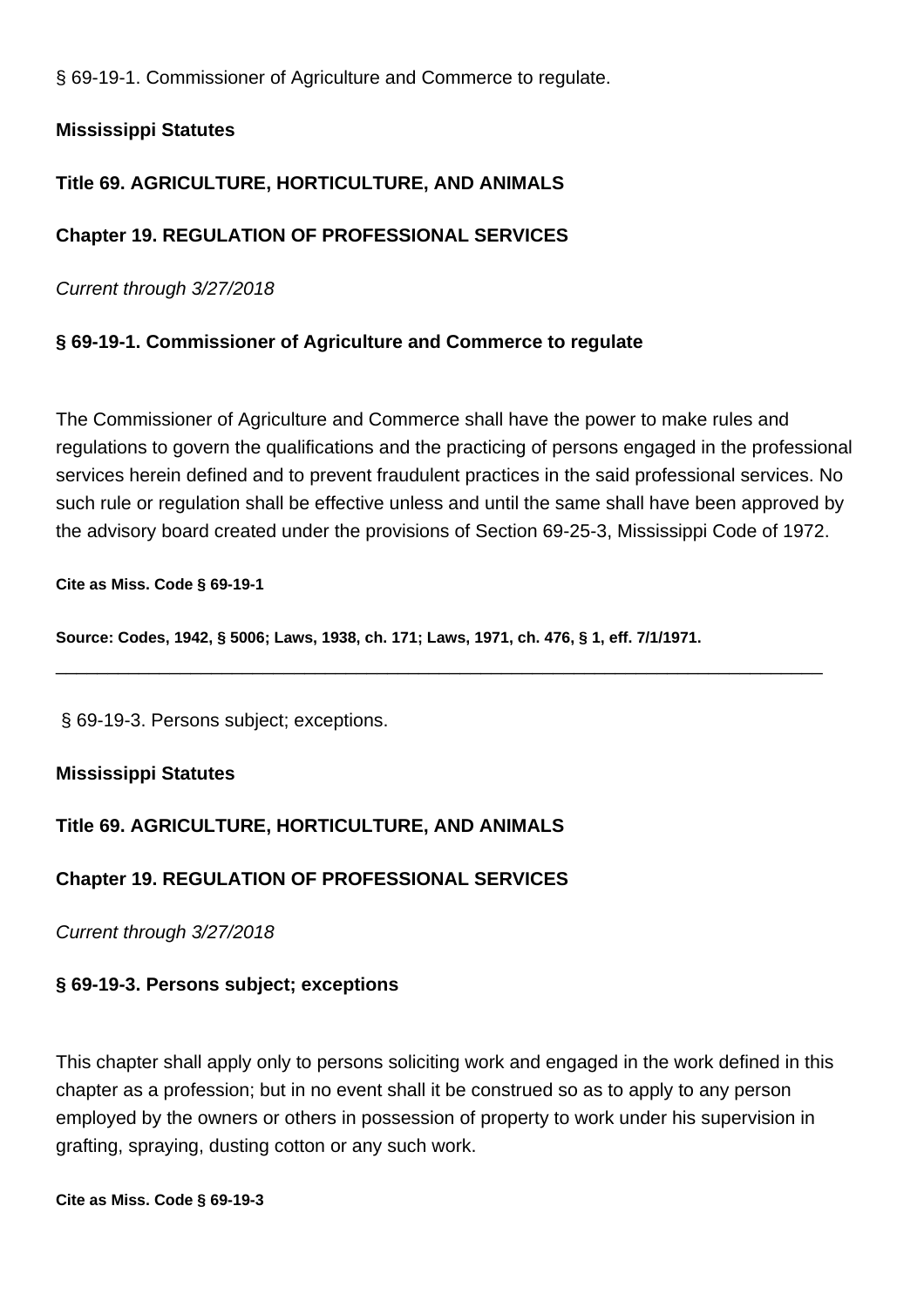\_\_\_\_\_\_\_\_\_\_\_\_\_\_\_\_\_\_\_\_\_\_\_\_\_\_\_\_\_\_\_\_\_\_\_\_\_\_\_\_\_\_\_\_\_\_\_\_\_\_\_\_\_\_\_\_\_\_\_\_\_\_\_\_\_\_\_\_\_\_\_\_\_\_

§ 69-19-5. Definitions.

### **Mississippi Statutes**

### **Title 69. AGRICULTURE, HORTICULTURE, AND ANIMALS**

# **Chapter 19. REGULATION OF PROFESSIONAL SERVICES**

Current through 3/27/2018

### **§ 69-19-5. Definitions**

Professional services are defined as follows:

- (a) Entomological work. Receiving fees for advice or prescriptions for the control or eradication of any insect pest or rodent. Receiving fees for actual spraying, dusting, fumigating or any other methods used for the control or eradication of any insect pest or rodent. When the majority of the income of an operation, business or individual comes from the actual operation of a farm and the sale of crops therefrom and, as a service to other farmers, these services are performed, such services shall not be included in this definition.
- (b) Plant pathological work. Receiving fees for advice or prescriptions for the control or eradication of any plant disease. Receiving fees for actual spraying or any other methods used for the control or eradication of any plant disease. When the majority of the income of an operation, business or individual comes from the actual operation of a farm and the sale of crops therefrom and, as a service to other farmers, these services are performed, such services shall not be included in this definition.
- (c) Horticultural and floricultural work. Receiving fees for landscaping and setting of plants or for the sale of any plants for which the seller contracts to render future services.
- (d) Tree surgery work. Advertising in a local phone book, newspaper, newsletter, bulletin or other prominently displayed sign as a licensed or bonded tree surgeon and receiving compensation for any work or consultation relative to the care, pruning, cabling, bracing, topping, trimming, fertilizing, cavity work and removal of ornamental trees and shrubs in any manner. Nothing shall prevent any person from performing such services as long as their advertising does not include the description licensed or bonded.
- (e) Weed control work. Receiving fees for advice or prescriptions for the control or eradication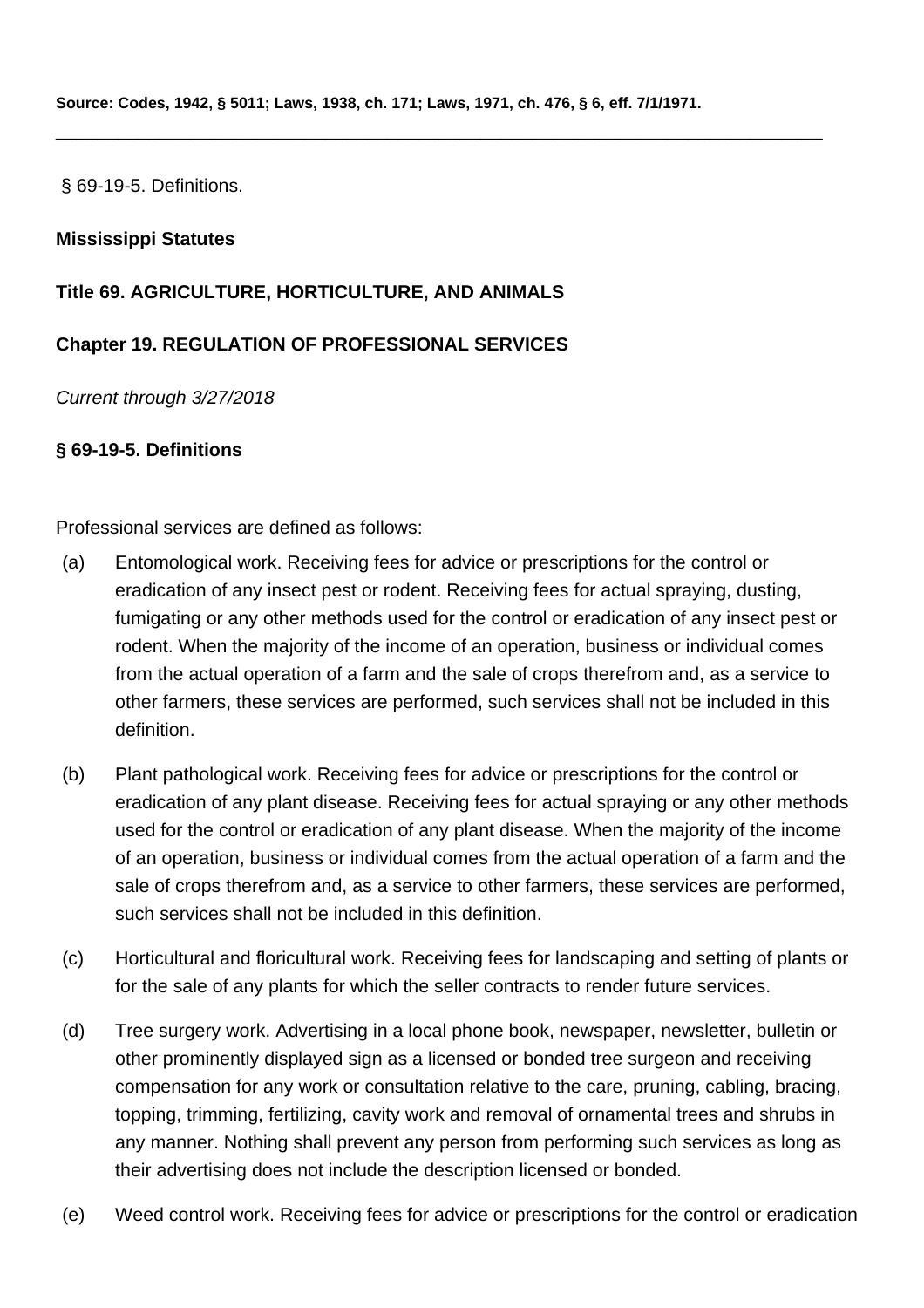of any weed. Receiving fees for actual spraying or other methods used for the control or eradication of any plant which grows where not wanted. When the majority of the income of an operation, business or individual comes from the actual operation of a farm and the sale of crops therefrom and, as a service to other farmers, these services are performed, such services shall not be included in this definition.

(f) Soil classifying work. Receiving compensation for plotting the boundaries of soil and describing and evaluating the kinds of soil as to their behavior and response to management under various uses.

#### **Cite as Miss. Code § 69-19-5**

**Source: Codes, 1942, § 5007; Laws, 1938, ch. 171; Laws, 1971, ch. 476, § 2; Laws, 1972, ch. 378, § 1; Laws, 1979, ch. 338, § 1; Laws, 1993, ch. 414, § 1; Laws, 1995, ch. 591, § 1, eff. 4/7/1995.**

\_\_\_\_\_\_\_\_\_\_\_\_\_\_\_\_\_\_\_\_\_\_\_\_\_\_\_\_\_\_\_\_\_\_\_\_\_\_\_\_\_\_\_\_\_\_\_\_\_\_\_\_\_\_\_\_\_\_\_\_\_\_\_\_\_\_\_\_\_\_\_\_\_\_

§ 69-19-7. Person defined.

### **Mississippi Statutes**

### **Title 69. AGRICULTURE, HORTICULTURE, AND ANIMALS**

#### **Chapter 19. REGULATION OF PROFESSIONAL SERVICES**

Current through 3/27/2018

#### **§ 69-19-7. Person defined**

For the purpose of this chapter the word "person" shall be construed to mean an individual, a partnership, or a corporation.

\_\_\_\_\_\_\_\_\_\_\_\_\_\_\_\_\_\_\_\_\_\_\_\_\_\_\_\_\_\_\_\_\_\_\_\_\_\_\_\_\_\_\_\_\_\_\_\_\_\_\_\_\_\_\_\_\_\_\_\_\_\_\_\_\_\_\_\_\_\_\_\_\_\_

**Cite as Miss. Code § 69-19-7**

**Source: Codes, 1942, § 5008; Laws, 1938, ch. 171; Laws, 1971, ch. 476, § 3, eff. 7/1/1971.**

§ 69-19-9. License; bond; proof of insurance.

#### **Mississippi Statutes**

### **Title 69. AGRICULTURE, HORTICULTURE, AND ANIMALS**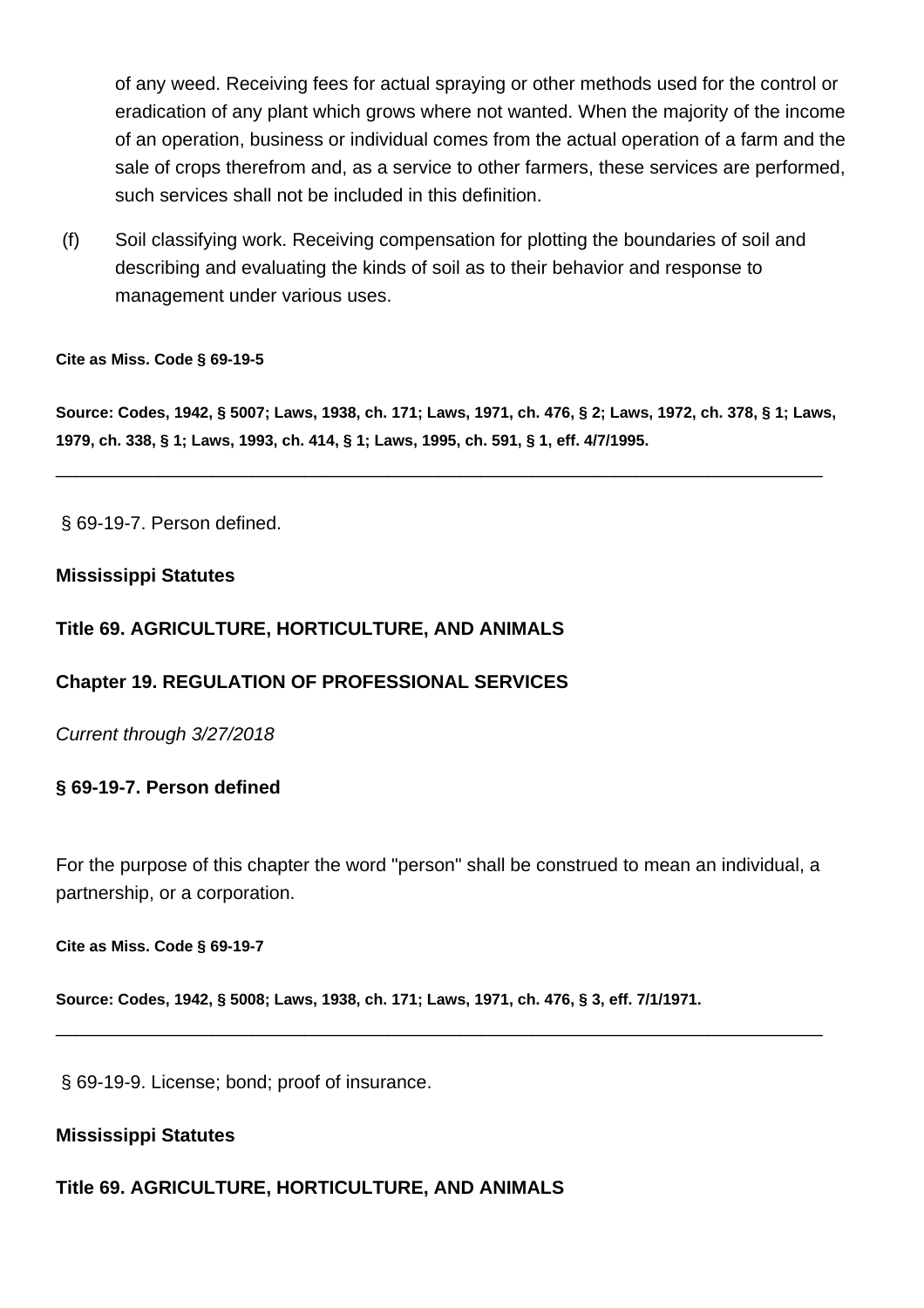# **Chapter 19. REGULATION OF PROFESSIONAL SERVICES**

### Current through 3/27/2018

# **§ 69-19-9. License; bond; proof of insurance**

- (1) Any person desiring to engage in professional services or work as herein defined shall obtain from the Commissioner of Agriculture and Commerce a license to engage in such professional work, and the application for such license shall be in writing and on such blank forms as may be required. No fee shall be required for the license. The Commissioner of Agriculture and Commerce shall require applicants to submit statements as to training and experience in professional practice and may further require applicants to pass such tests or examinations as the commissioner may prescribe. The Commissioner of Agriculture and Commerce may require an applicant to furnish a surety bond satisfactory to him and conditioned so that the principal therein named shall conduct honestly such business in accordance with the laws and regulations of this state and shall faithfully perform all his professional service contracts. In no case shall a bond exceeding Ten Thousand Dollars (\$ 10,000.00) be required. A copy of the bond, duly certified by the Commissioner of Agriculture and Commerce or his agent, the State Entomologist, shall be received as evidence in all of the courts of this state without further proof. Any bond issued before the effective date of this chapter shall be deemed to be effective until the expiration date stated thereon. Any person having a right of action against such person may bring suit against the principal and sureties of such bond. Should the surety furnished become unsatisfactory, such person shall execute a new bond, and should he fail to do so, it shall be the duty of the Commissioner of Agriculture and Commerce or his agent, the State Entomologist, to cancel his license and give him notice of such fact, and it shall be unlawful thereafter for such person to engage in such business without obtaining a new license.
- (2) In addition to the requirements of subsection (1) of this section, the Commissioner of Agriculture and Commerce, with the approval of the Advisory Board to the Bureau of Plant Industry, may require persons providing professional services as defined in this chapter to provide satisfactory proof of insurance for personal injury and property damage incurred as a result of the negligent or careless provision of such services, including coverage for errors and omissions. Such insurance shall be in an amount determined by the advisory board, but shall not exceed Two Hundred Thousand Dollars (\$ 200,000.00). Such insurance shall be in effect before a person may offer such professional services to the general public. Notice of cancellation or failure to renew such insurance shall be provided to the advisory board by the persons offering such professional services. The license to engage in such professional work shall be revoked if proof of insurance is not provided to the advisory board by the licensee within thirty (30) days of the notice of cancellation or failure to renew such insurance.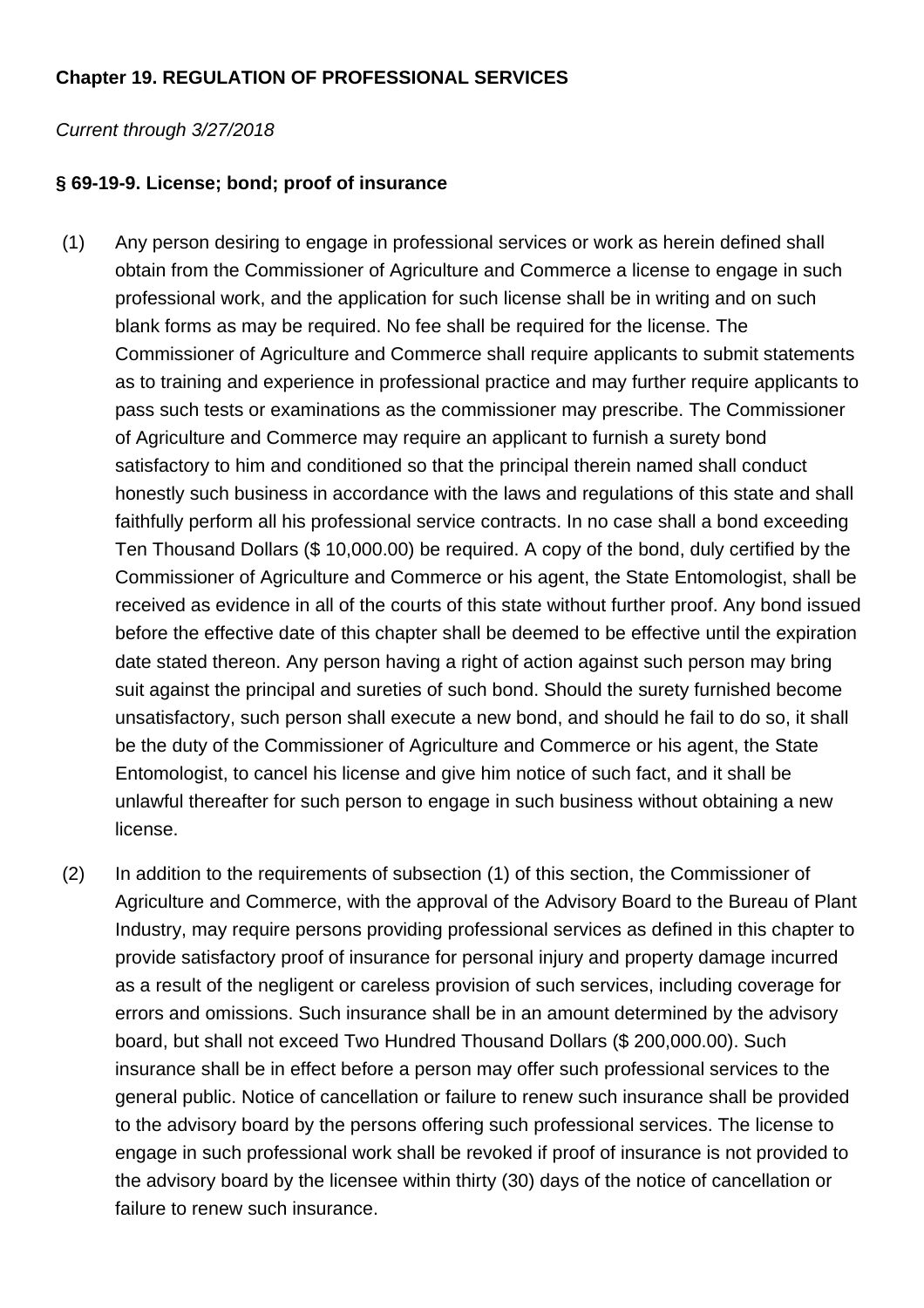- (3) For horticultural and floricultural work and soil classifying work, as defined in Section 69- 19-5, such surety bond which may be required shall be in an amount not to exceed One Thousand Two Hundred Fifty Dollars (\$ 1,250.00) and such insurance which may be required shall be in an amount not to exceed One Hundred Thousand Dollars (\$ 100,000.00).
- (4) No such bond and insurance shall be required from any person providing professional services as defined in this chapter if the Commissioner of Insurance certifies that such bond and insurance is not available to such person.

**Cite as Miss. Code § 69-19-9**

**Source: Codes, 1942, § 5009; Laws, 1938, ch. 171; Laws, 1971, ch. 476, § 4; Laws, 1992, ch. 474, § 9; Laws, 2006, ch. 427, §1, eff. 7/1/2006.**

\_\_\_\_\_\_\_\_\_\_\_\_\_\_\_\_\_\_\_\_\_\_\_\_\_\_\_\_\_\_\_\_\_\_\_\_\_\_\_\_\_\_\_\_\_\_\_\_\_\_\_\_\_\_\_\_\_\_\_\_\_\_\_\_\_\_\_\_\_\_\_\_\_\_

§ 69-19-11. Repealed.

### **Mississippi Statutes**

### **Title 69. AGRICULTURE, HORTICULTURE, AND ANIMALS**

#### **Chapter 19. REGULATION OF PROFESSIONAL SERVICES**

Current through 3/27/2018

#### **§ 69-19-11. Repealed**

#### **Cite as Miss. Code § 69-19-11**

**History.** Repealed by Laws of 1997, ch. 449, §5, eff. 3/25/1997.

**Prior History:** (Codes, 1942, § 5010; Laws, 1938, ch. 171; Laws, 1971, ch. 476, § 5.)

\_\_\_\_\_\_\_\_\_\_\_\_\_\_\_\_\_\_\_\_\_\_\_\_\_\_\_\_\_\_\_\_\_\_\_\_\_\_\_\_\_\_\_\_\_\_\_\_\_\_\_\_\_\_\_\_\_\_\_\_\_\_\_\_\_\_\_\_\_\_\_\_\_\_

§ 69-19-13. Waiver of provisions of chapter in cases of natural disaster.

#### **Mississippi Statutes**

**Title 69. AGRICULTURE, HORTICULTURE, AND ANIMALS**

**Chapter 19. REGULATION OF PROFESSIONAL SERVICES**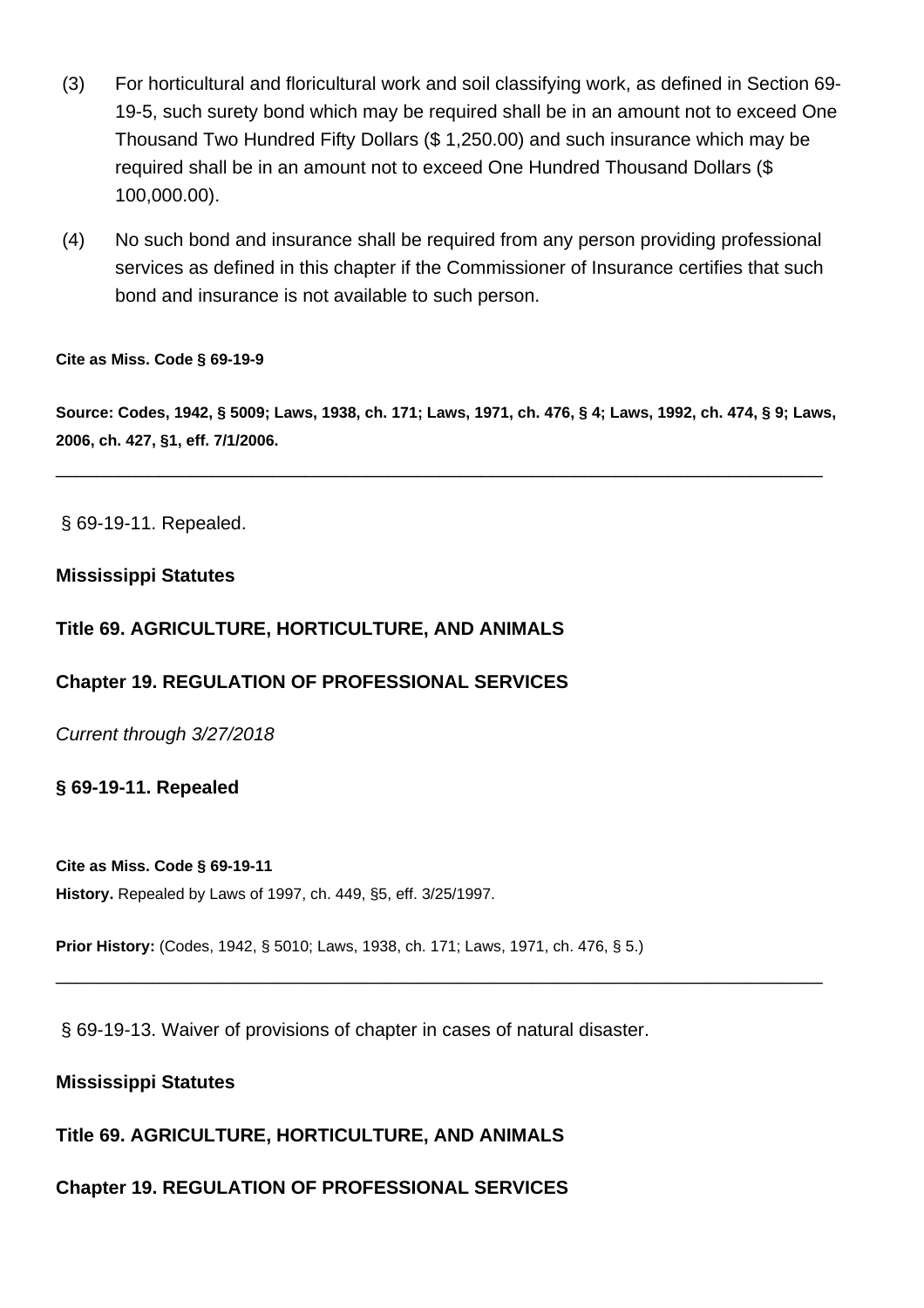### Current through 3/27/2018

# **§ 69-19-13. Waiver of provisions of chapter in cases of natural disaster**

The Bureau of Plant Industry, Department of Agriculture and Commerce, in cases of natural disaster, may waive any and all provisions of this chapter.

\_\_\_\_\_\_\_\_\_\_\_\_\_\_\_\_\_\_\_\_\_\_\_\_\_\_\_\_\_\_\_\_\_\_\_\_\_\_\_\_\_\_\_\_\_\_\_\_\_\_\_\_\_\_\_\_\_\_\_\_\_\_\_\_\_\_\_\_\_\_\_\_\_\_

**Cite as Miss. Code § 69-19-13**

**Source: Laws, 1995, ch. 591, § 2, eff. 4/7/1995.**

§ 69-19-15. Penalties.

### **Mississippi Statutes**

# **Title 69. AGRICULTURE, HORTICULTURE, AND ANIMALS**

# **Chapter 19. REGULATION OF PROFESSIONAL SERVICES**

Current through 3/27/2018

### **§ 69-19-15. Penalties**

- $(1)$  (a) Any person violating this chapter or the rules and regulations issued under this chapter is guilty of a misdemeanor and, upon conviction, shall be punished by a fine of not more than One Thousand Dollars (\$ 1,000.00), by imprisonment for not more than one (1) year, or by both such fine and imprisonment at the discretion of the court having jurisdiction.
	- (b) Each violation and each day's violation shall constitute a separate offense.
	- (c) Any person violating this chapter or the rules and regulations issued under this chapter in such a way that causes harm or poses a threat to man, animals or the environment is guilty of a felony and, upon conviction, shall be punished by a fine of not more than Twenty-five Thousand Dollars (\$ 25,000.00) or by imprisonment in the State Penitentiary for a term of not more than twenty (20) years or by both such fine and imprisonment for each violation.
- (2) Each violation of this chapter or the applicable rules and regulations shall subject the violator to administrative action as provided for in Sections 69-25-51 through 69-25-63.